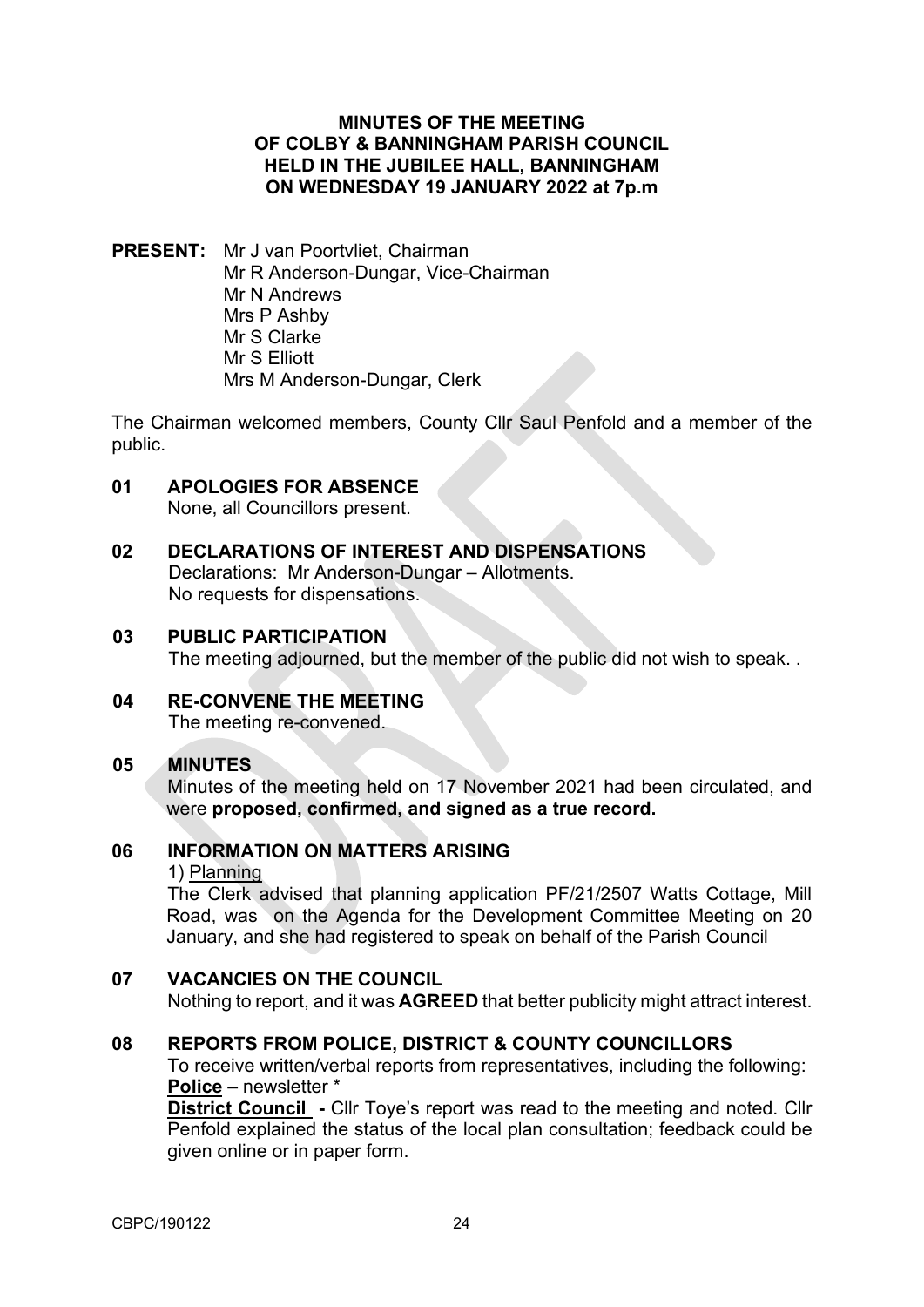**County Council -** Cllr Penfold updated on County Council issues, including the budget which would be set at a special meeting on 21 February and a reminder of his highway budget and the items this might cover. The Full Council meeting for all business was scheduled for 28 March 2022. The matter of the A140/B1145 junction was raised again and Cllr Penfold **AGREED** to contact the Aylsham Division County Councillor, Steve Riley on a joint approach as the area was in Aylsham. The Castle Mall vaccination centre had closed and one set up in City Hall, which was proving successful.

### **09 ITEMS REFERRED FROM PREVIOUS MEETING**

Items had been included under the appropriate section on the Agenda.

# **10 AREAS OF PARISH COUNCIL RESPONSIBILITY**

### 1. PLAYING FIELD

Mr Clarke advised that the Management Plan was almost complete and would be circulated to the working Party for comment in the first instance. Recommendations would include tree management which would need careful consideration and a budget for related costs.

- 2. VILLAGE HALL
	- Funding this was covered in the overall budget and report
	- Future Management work in progress
- 3. VILLAGE GREEN
	- Bulb planting this was deferred to 2023 with an order to be placed in summer 2022 to secure supplies.
	- Review of Christmas Lights Event **AGREED** a successful event with around 60 people in attendance, so should be repeated in 2022 using notes/feedback from 2021. The Chairman thanked everyone for their help

# 4. ALLOTMENTS

- Water butts to be purchased
- Tender for Arable Land one received from current tenant in the sum of £65 for 2022/23 which was **ACCEPTED as** proposed **by Mr Anderson-Dungar, seconded by Mrs Ashby.**

### 5. TELEPHONE BOX

Mr Anderson-Dungar had reminded those responsible for providing the outstanding information. Following discussion, it was **AGREED** to have a formal opening event in the Spring and add to the information as and when it became available. Promotional leaflets should also be made available in the Banningham Crown.

### **11 SCHEME OF DELEGATION**

The Clerk had no actions to report.

### **12 CORRESPONDENCE/REPORTS**

### 1. ANNUAL PARISH MEETING

The Clerk advised of the legal requirement to hold this between 1 March and 1 June; historically, our Annual Parish Meeting was held in March. It was suggested that the Village Hall might be the main topic, and on this basis it was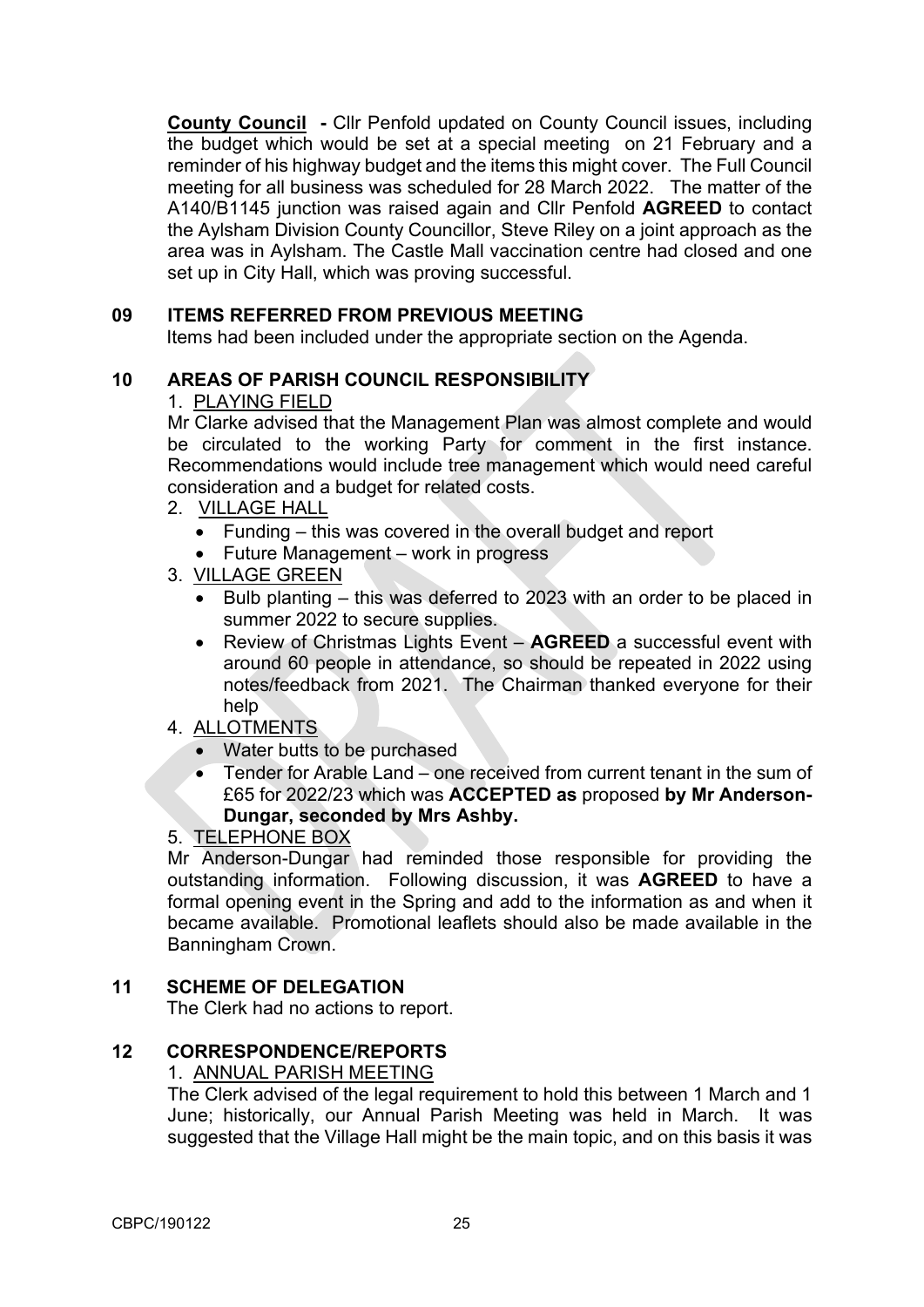**AGREED** to set a date in April/May when the renovation works could demonstrate tangible progress.

2. POLICE & CRIME COMMISSIONER ROUND-UP

This had been circulated via email and was **NOTED.**

3. NORFOLK ALC UPCOMING WEBINARS

Information circulated via email and **NOTED.** 

### 4. WESTERN LINK

The information was **NOTED.** Cllr Penfold advised of the objections made by Norwich City Council.

Western Link\*

5. NORTH NORFOLK DISTRICT COUNCIL LOCAL PLAN

Information had been circulated via email and was also covered under District Council report earlier.

6. OPERATION RANDALL

**AGREED** this was a comprehensive document, use of "WhatThreeWords" was welcomed.

7. CITIZEN'S ADVICE NORFOLK

The annual grant request was discussed, and it was **AGREED** to award the budgeted sum of £100 (s.142 LGA 1972)

8. PLATINUM JUBILEE

The information circulated via email was discussed. It was suggested that the Council withdraws interest in the Beacon element, with further consideration to an event/celebration.

### **13 POLICIES**

None for this meeting due to volume of other business.

### **14 FINANCE**

1. SCHEDULE OF BILLS FOR PAYMENT

The schedule tabled was **AGREED** with the inclusion of the grant to Citizen's Advice Norfolk under Minute 13/7 above.

2. BANK RECONCILIATIONS

Reconciliations on all accounts for November and December 2021 had been circulated and were **ACCEPTED.**

3. RECEIPTS & PAYMENTS TO 31 DECEMBER 2021

Information for the period 1 April to 31 December 2021 had been circulated and was **ACCEPTED.**

### 4. QUARTERLY REPORT

Information showing the net position on all Cost Centres/Codes to December 2021 had been circulated and was **ACCEPTED.** 

5. BUDGET & PRECEPT 2022/23

Updated budget proposals and recommendations had been circulated. After detailed discussion the following was **AGREED**

- to maintain the precept at the current level of **£16034**
- to continue the process of close monitoring and management of finances during the year

There was concern that insufficient progress was being made on the village hall, and opinion that a more direct form of management was needed. It was subsequently **AGREED** to draw up a "job description" for a volunteer manager.